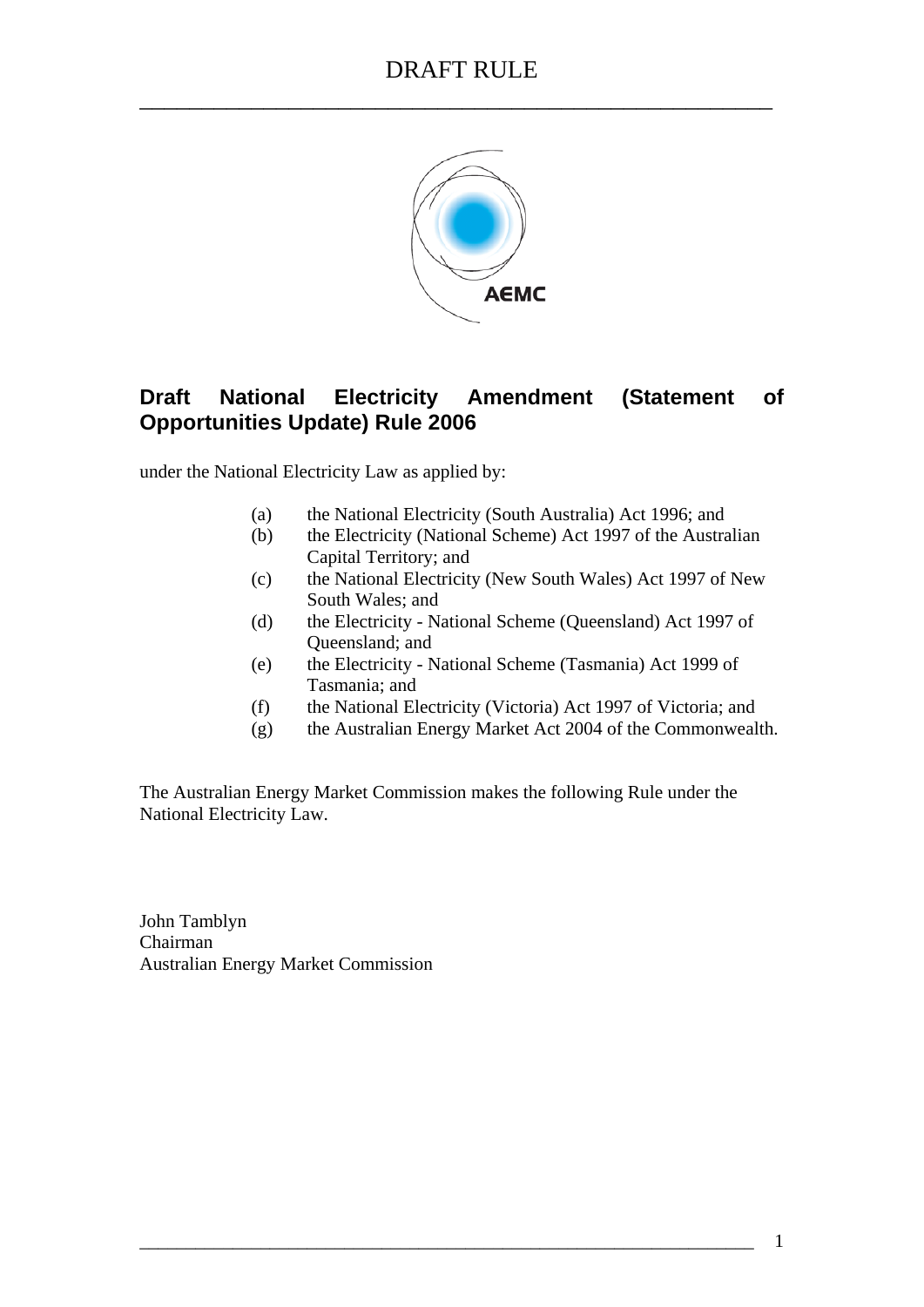# **Draft National Electricity Amendment (Statement of Opportunities Update) Rule 2006**

# **1. Title of Rule**

This Rule is the *National Electricity Amendment ( Statement of Opportunities Update) Rule 2006.* 

#### **2. Commencement**

This Rule commences operation on the day the notice of the making of the Rule is published in the South Australian Government Gazette.

# **3. Amendment of the National Electricity Rules**

The National Electricity Rules are amended as set out in Schedule 1.

#### **4. Notes**

Notes do not form part of this Rule.